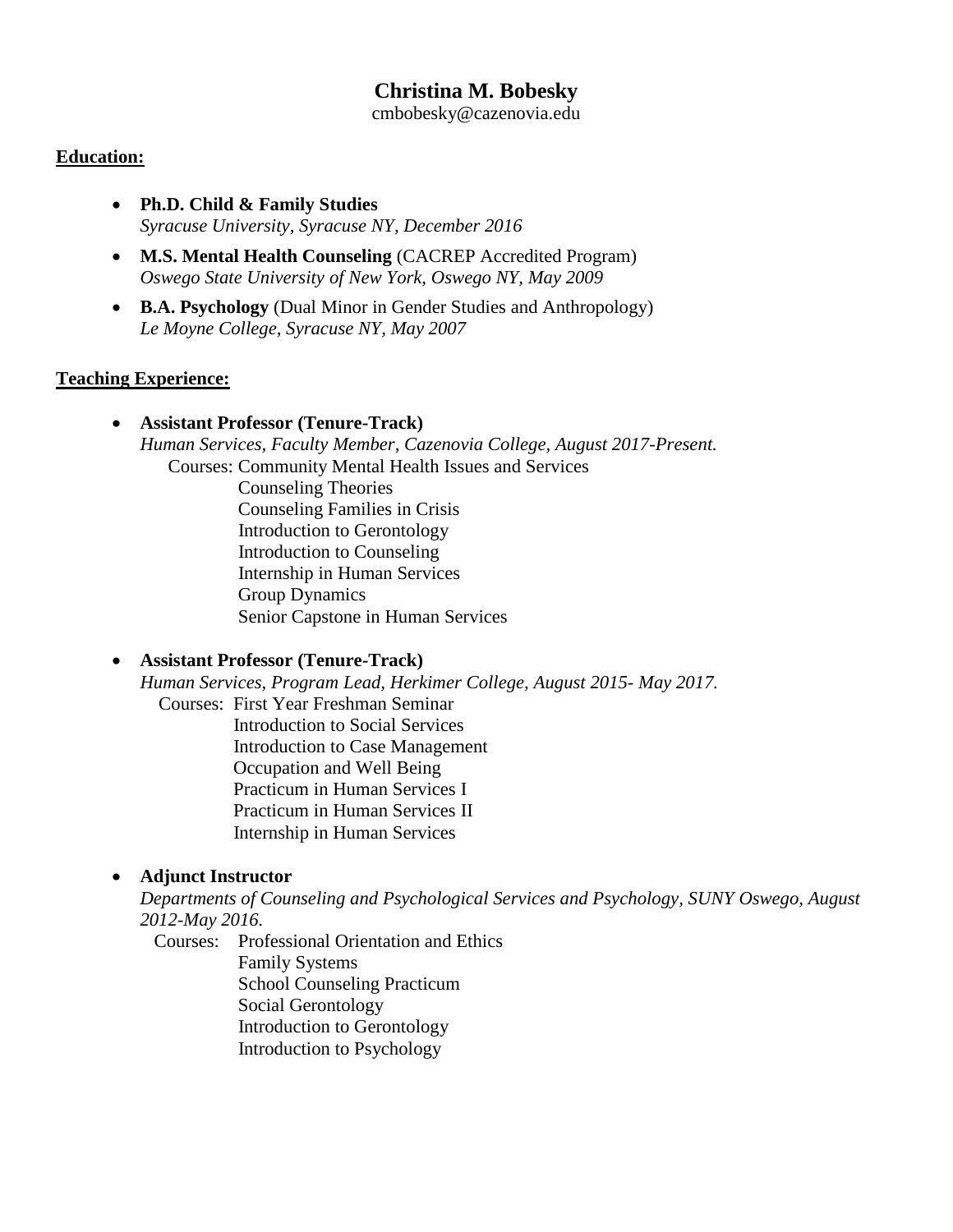## • **Teaching Assistant**

*Child and Family Studies Department, Syracuse University, Aug 2009-2011.* Courses: Family Violence, Conflict and Power Interpersonal Communication Human Sexuality

#### **Field Experience:**

## • **Head Counselor**

*CYM: Ukrainian-American Youth Association, 2002-Present.*

- **-** Develop weekly programming for approximately 50 children, ages 3-18.
- **-** Utilize administrative skills in scheduling program activities and in organizing field trips.
- **-** Organize community outreach projects and connect with other local organizations.

#### • **Interning Therapist**

*Liberty Resources Therapeutic Family Foster Care, January 2008- December, 2008.*

- Met with foster children and birth parents for weekly counseling sessions.
- Conducted intake assessments and developed treatment plans as guided by individual needs.
- Kept diligent case notes documenting session progress.
- Advised a homework group to promote academic success and retention.

#### **Publications:**

- Bobesky, Christina M, (Fall 2018). Cultural symbols and conflict as uniting forces in acculturation and ethnic identity in the diaspora. *National Council on Family Relations Report*. FF77, p. F18-F20.
- Bobesky, Christina M. & Mulvaney, Matthew (2016). Ukrainian and American identities as predictors of marital and parenting attitudes within the acculturating Ukrainian-American community. *Journal of Ethnic and Migration Studies*, 42(13), 2163-2181. DOI: 10.1080/1369183X.2016.1170591
- Bobesky, Christina M. (Fall 2012). The role of the funeral director in bereavement. *National Council on Family Relations Report*. FF54, p. F6-F8.
- Bobesky, Christina M. (2011). Intergenerational cultural bonds: A look at Ukrainian-American families. *National Council on Family Relations Report*, 56.3, p. F11-F12.

#### **Presentations:**

- Bobesky, C. (2018, October). *The Role of Parents and Community in the Ethnic Socialization of Children*. Faculty Lecturer with Great Minds Lecture Series. Cazenovia, New York.
- Bobesky, C. (2018, September). *The Role of Parents and Community in the Ethnic Socialization of Children*. Faculty Lecturer with Great Minds Lecture Series. Manlius, New York.
- Bobesky, C. (2018, April). *From Dissertation to New Professional.* Guest Panelist with the Future Professoriate Program (FPP)of Syracuse University, Syracuse, New York.
- Bobesky, C. (2017, August). *Implications of Research Findings for Immigrant Families in CNY*. Keynote speech at mayoral proclamation at Syracuse City Hall, Syracuse, New York.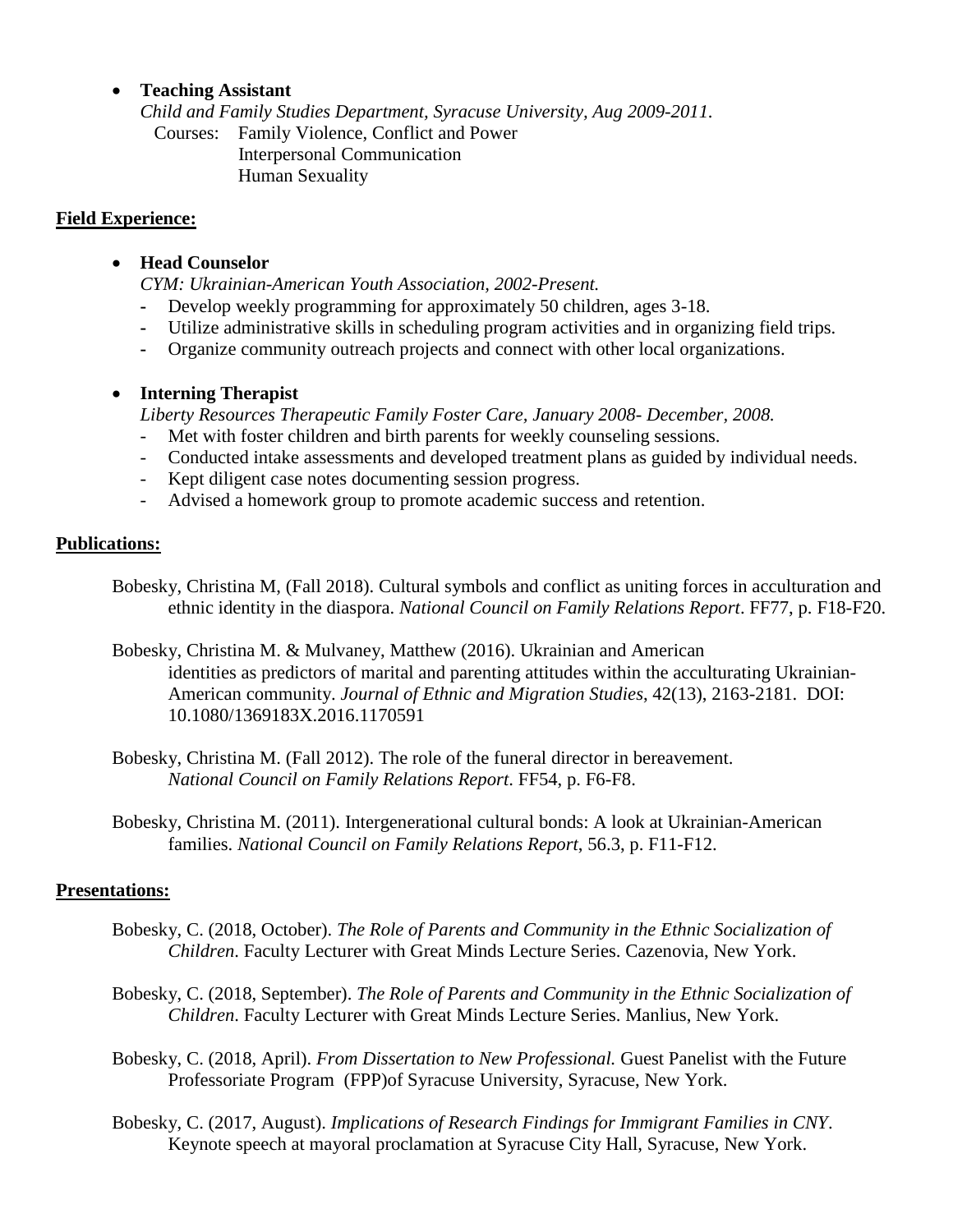- Bobesky, C. & Mulvaney, M. (2017, April). *The Transmission of Ethnic Identity in Ukrainian-American Immigrant Families.* Poster presented at the Society for Research in Child Development (SRCD), Austin, Texas.
- Bobesky, C. & Mulvaney, M. (2013, November). *Ukrainian-American Families: Identity, Religion, and Family Formation.* Poster presented at the National Council on Family Relations, San Antonio, Texas.

## **Under Review:**

- The Transmission of Ethnic Identity in the Ukrainian-American Immigrant Community: Familial and Community Determinants (Manuscript).
- Intergenerational and Contextual Determinants of Physical Punishment Attitudes in an Acculturating Ukrainian Community (Poster Presentation).

## **Memberships & Service:**

- Member, New York Mental Health Counselors Association (NYMHCA), October 2018-present.
- Member, American Counseling Association, November 2017-present.
- Member, The National Council on Family Relations (NCFR), 2011-present.
- Committee Member, Teaching Development Faculty Steering Committee, October 2018-present.
- Supervisor, Filling the Gaps: Connecting Seniors & Students in Cazenovia, August 2018-present.
- Reviewer, Journal of Ethnic and Migration Studies, February 2017, July 2017.
- Assistant Director, ODESA Dance Ensemble, 2003- Present.
- Club Advisor, Herkimer College Human Services Club, August 2015-May 2017.
- Advisor, Herkimer County College Advisory Board, August 2015-May 2017.
- Committee Member, Herkimer College Alcohol and Drug Prevention, 2015-May 2017.
- Member, Syracuse Council of Family Relations (SCFR), 2013-2016.
- Secretary, SCFR at Syracuse University, 2013-2014 .
- Reviewer, Manuscript review for Journal of Family Theory & Review, January 2012.
- Columnist, Le Moyne College (LMC) weekly newspaper *The Light on the Heights,* 2004-2006.
- Instructor, Lesia Ukrainka School of Ukrainian Studies, 2004-2006.
- Member, LMC Psychology Club, 2003-2005.

## **Achievements:**

- International Scholar Honor Society- Phi Beta Delta
- SUNY Oswego Discretionary Salary Award
- GR-HSHP Smith Academic Scholarship Award
- Dean Edith Smith Academic Scholarship Award
- Completed Mandated Reporter Training
- Completed Counselor Preparation Comprehensive Exam (CPCE)
- Familiar with DSM diagnostic criteria
- Fluent in Ukrainian Language
- Advanced skills in programs including Word, PowerPoint, Excel, Amos & Statistical Package for the Social Sciences (SPSS)